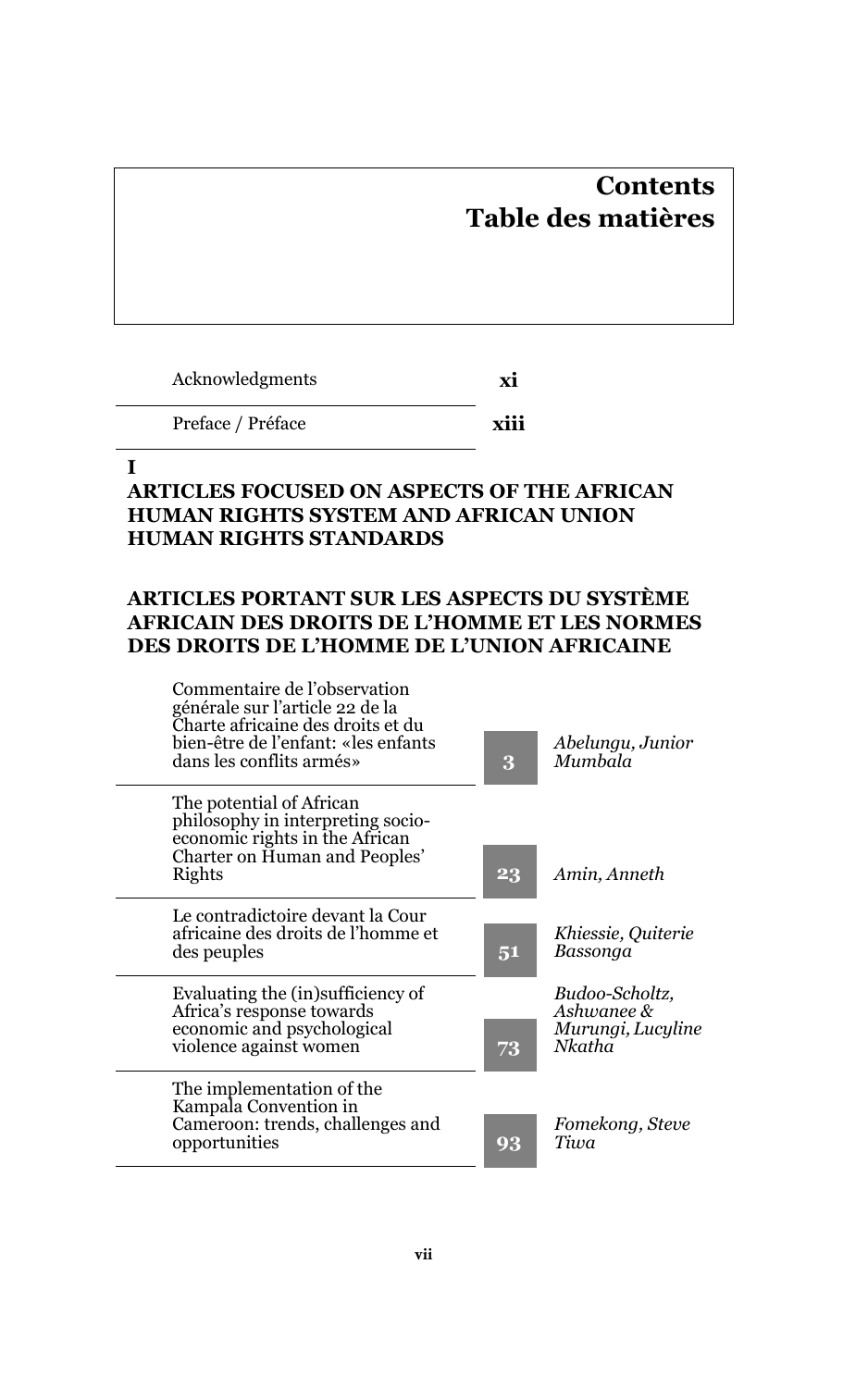| <b>116</b> | Gelaye, Tsega<br>Andualem     |
|------------|-------------------------------|
| 134        | Ilori, Tomiwa                 |
| 158        | Kapianga, Kelly               |
| <b>180</b> | Kirabira, Tonny<br>Raymond    |
| 202        | Sefsaf, Fatma                 |
| 231        | Sognigbé-<br>Sangbana, Muriel |
| 253        | Songa, Andrew                 |
|            |                               |

## **II**

## **SPECIAL FOCUS ON THE AFRICAN UNION'S THEME FOR 2021: ARTS, CULTURE AND HERITAGE: LEVERS FOR BUILDING THE AFRICA WE WANT**

## **FOCUS SPÉCIAL SUR LE THEME DE L'UNION AFRICAINE POUR L'ANNEE 2021: ARTS, CULTURE ET PATRIMOINE: LEVIERS POUR L'EDIFICATION DE L'AFRIQUE QUE NOUS VOULONS**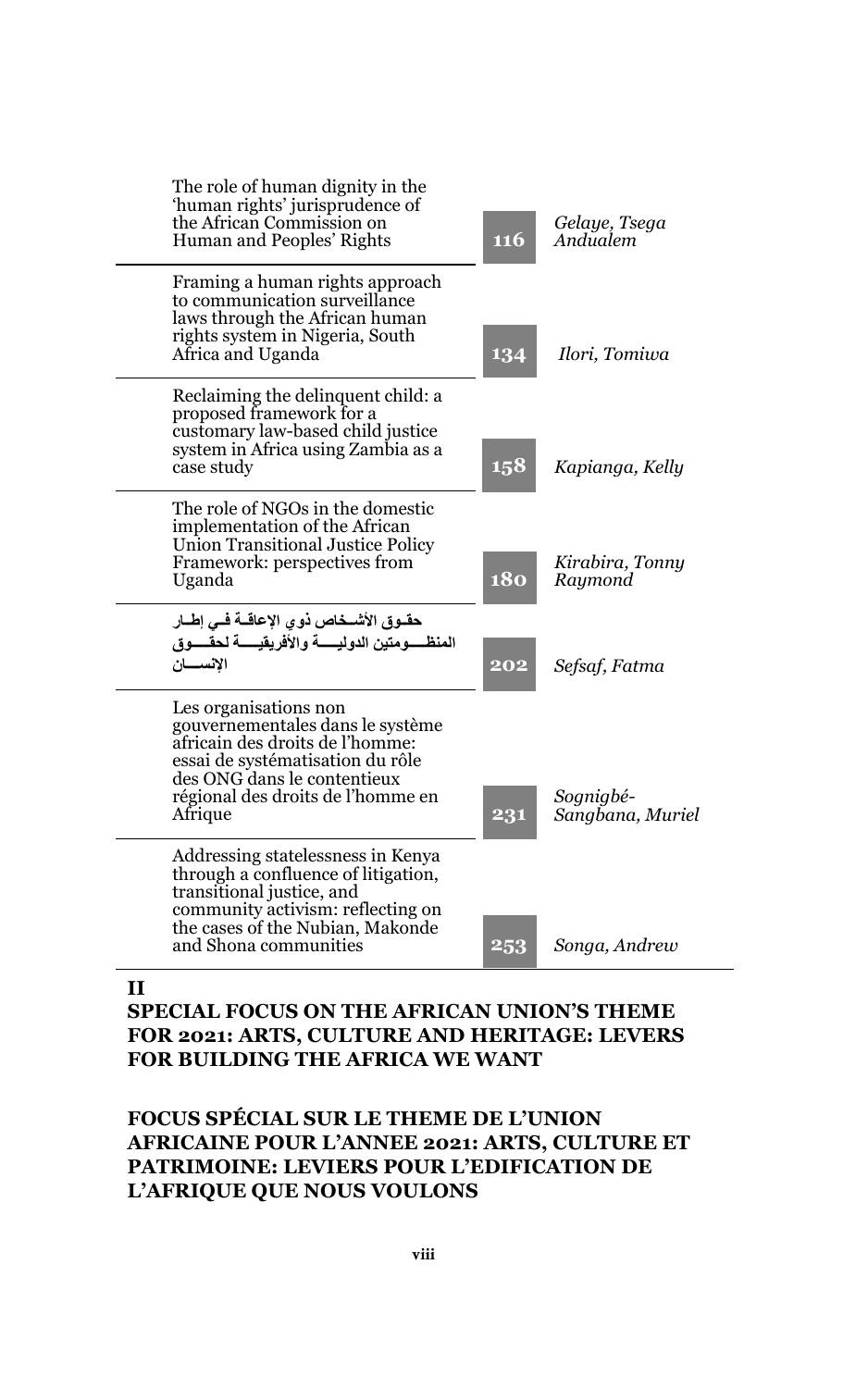

#### **III CASE COMMENTARIES**

#### **COMMENTAIRES DE DECISIONS**